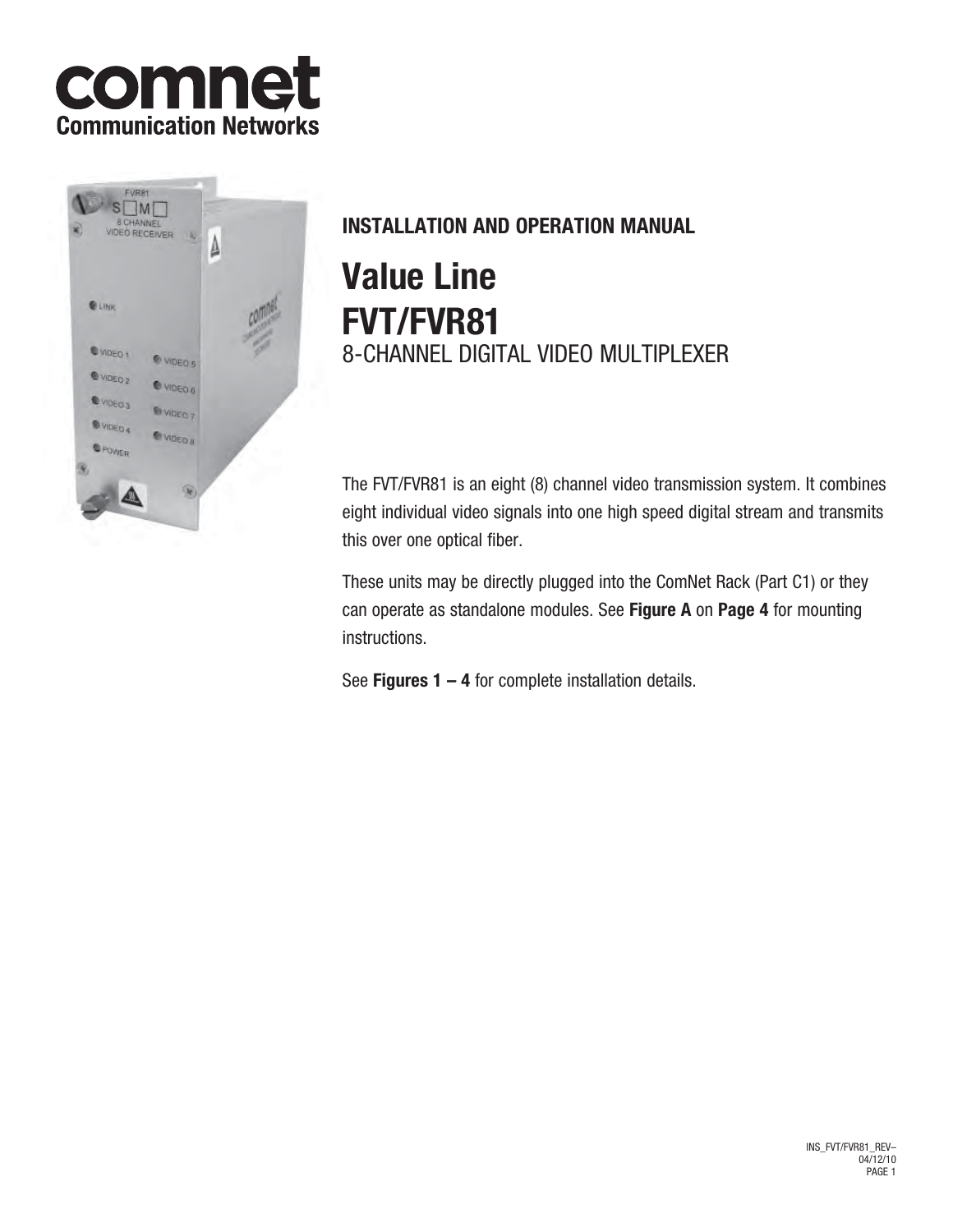### **FIGURE 1 – FVT/FVR81 TRANSMITTER AND RECEIVER**



### **FIGURE 2 – FVT81 TRANSMITTER**



### **FIGURE 3 – FVR81 RECEIVER**

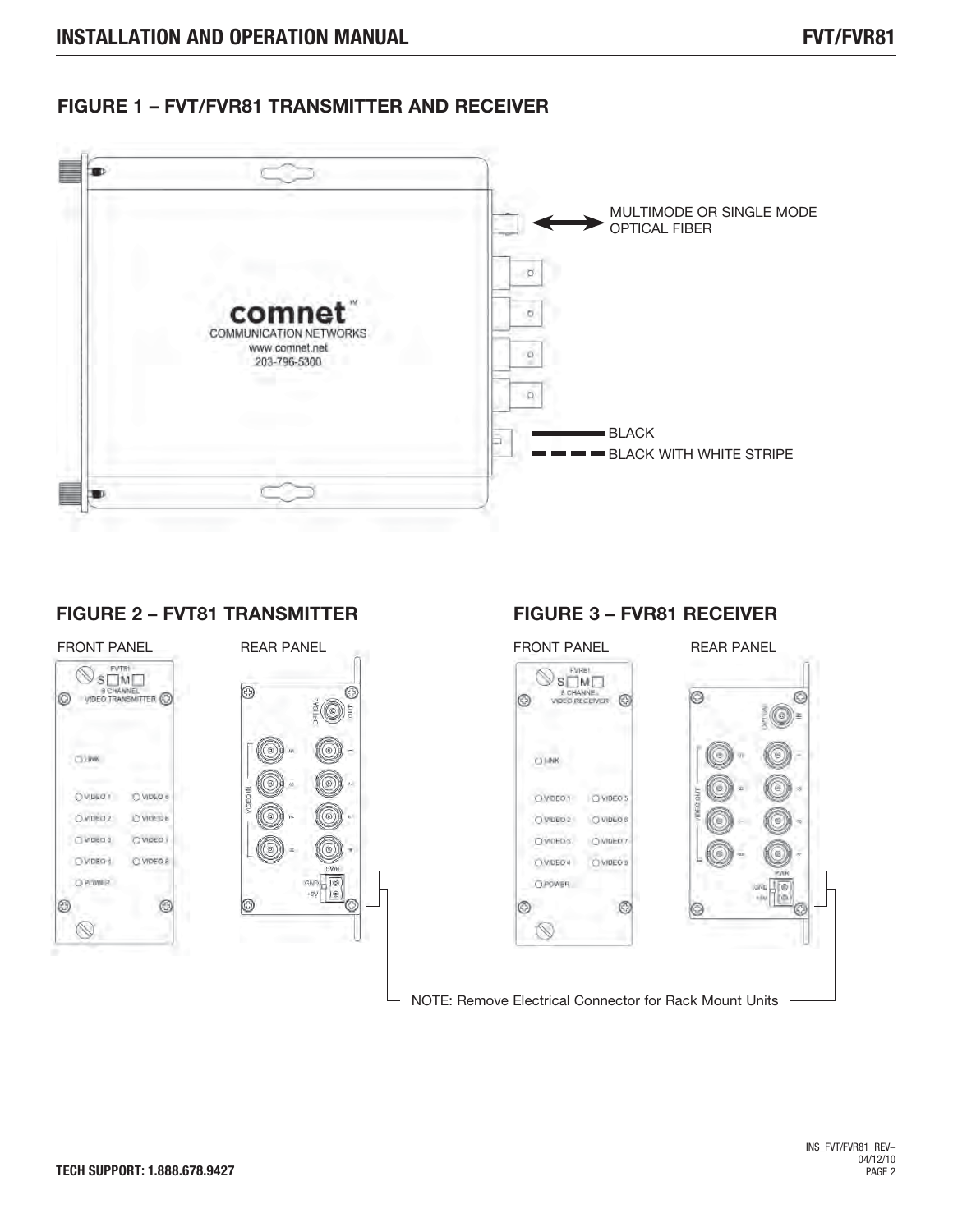# **FIGURE 4 – LED INDICATORS**

|              | link                          | $VIDEO (1 - 8)$           | <b>POWER</b>      |
|--------------|-------------------------------|---------------------------|-------------------|
| <b>GREEN</b> | Communication link has        | An active video signal is | Unit powered up   |
|              | been established over         | present on the BNC        |                   |
|              | optical fiber                 | connector.                |                   |
| <b>RED</b>   | <b>Communication link has</b> | No video signal           |                   |
|              | not been established.         |                           |                   |
| 0FF          | Not powered up correctly      |                           | Unit powered down |